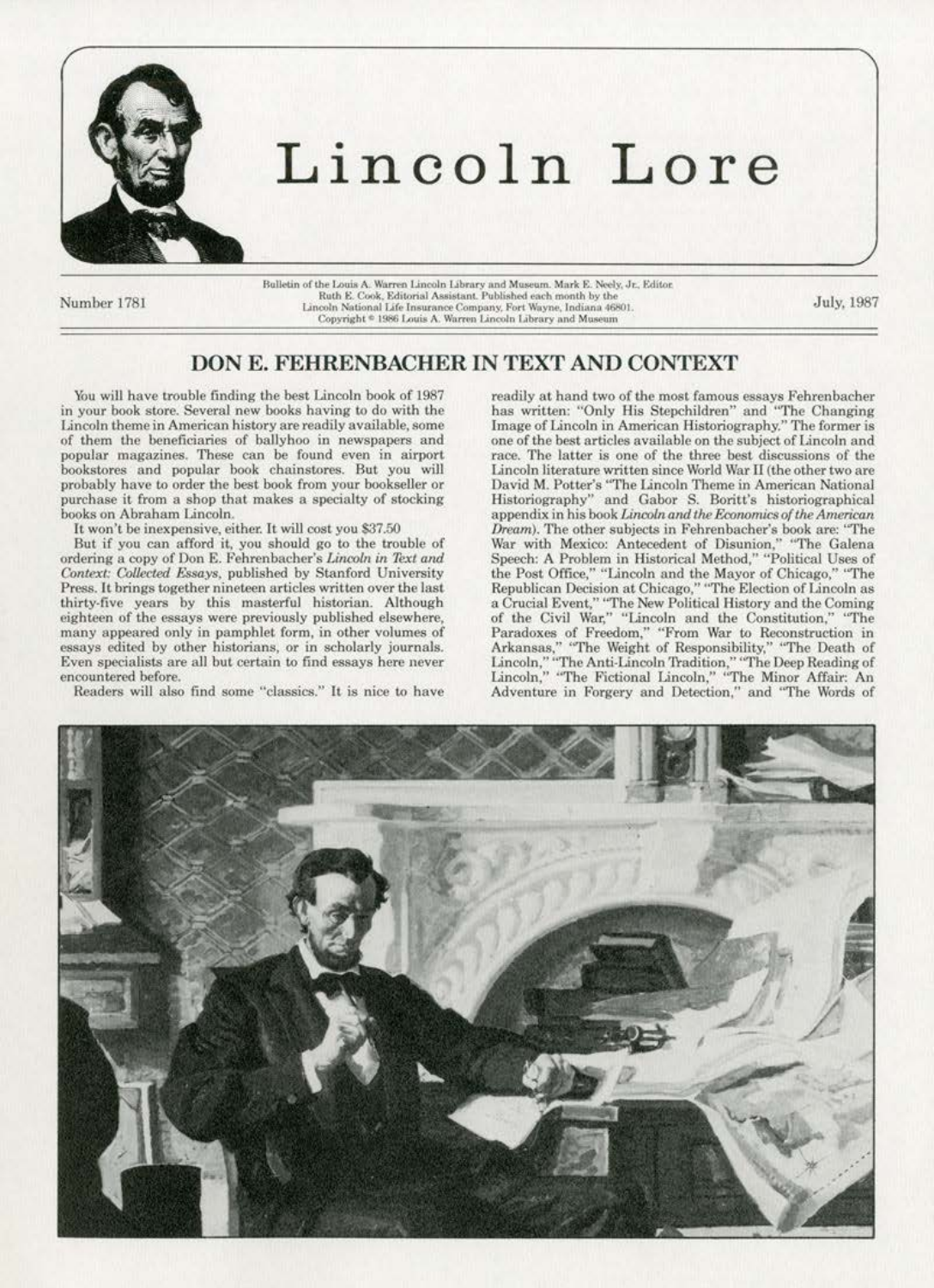Lincoln."

The close focus implied in the titles of some of the essays may seem a little off-putting at first, but rest assured that Fehrenbacher often finds the broadest significance in the narrowest examples. Consider, for example, "The Words of Lincoln." There Fehrenbacher takes one of Lincoln's best known speeches, the House Divided speech of 1858, and shows that one paragraph has often been placed out of order in editions of Lincoln's works - including one edited by Fehrenbacher himself, as he sheepishly but honestly admits. Yet two other editions of Lincoln's works get it right. The problem lay in the source of the text copied in the books. The version of the speech printed in the Illinois State Journal and probably proofread by Lincoln himself contained the transposed paragraph; a reporter's stenographic copy reprinted in the Chicago Tribune contained the proper paragraph order. Thus the text with the superior provenance produced the inferior rendering of the speech. And to cap the irony, Roy P. Basler, the head of the team that edited the standard version of The Collected Works of Abraham Lincoln, came up with the most faithful text possible by combining the two versions in an early edition of Lincoln's selected papers and then calmly oversaw the customary transposition of the paragraph in the later standard edition of Lincoln's collected works.

Nothing having to do with the text of the House Divided speech can exactly be termed "minor," but this business of proper placement of one paragraph in the vast Lincoln corpus may seem as though Fehrenbacher is a fussy stickler for detail. Yet the lesson to be learned from this example of error perpetuated over decades of thoughtless copying and inattentive reading is downright chilling: just how good are even the basics in the Lincoln field, despite more than a century of intensive and even repetitive scrutiny?

Fehrenbacher's own work, despite his admitted slip up on<br>the proper text of the House Divided speech, has always been marked by close and careful attention to the documents and to their historical context - especially when the issue is important. Careful work with the usually accepted -- but clearly corrupt - text of a speech Lincoln gave in Galena in 1856, for example, clarifies Lincoln's views on judicial review, views that are still quoted in constitutional controversies to this day. On the other hand, Fehrenbacher warns against reading Lincoln too deeply when he deals - fairly, on the whole with the psychohistorians' use of evidence. Professor Fehrenbacher's careful eye for detail makes all of us regret something we have written about Lincoln.

And many of us likewise wish we had said what he said first. A wonderful example is the term he coined to describe his own<br>style of historical writing: "thick narrative," he calls it. He<br>insists that there is a necessity for narrative as well as analysis in history - "not story-telling narrative but 'thick' narrative, which examines the complex tissues of change as it proceeds<br>along a chronological course." Or, as he puts it in another place in the book, "'thick' narrative history[is]... a chronological account that pauses repeatedly to query and reflect and perhaps explain." He wishes to avoid history that is all structure and no event. "One must pay close attention to the sequence, interaction, and reverberation of events, as well as the play of contingency and individual personality.

Fehrenbacher seems to have written such narrative history before he knew how to describe it. His attempt to articulate a description of his approach has been prompted by the challenge of the "new political history.

Some of the most provocative insights in the book appear in "The New Political History and the Coming of the Civil War," Professor Fehrenbacher's presidential address to the Pacific Coast Branch of the American Historical Association in 1984. Reprinted here, this article provides probably the best critical evaluation in print of the ideas of this new school of historical writing as they have affected study of the Civil War era. Much in evidence here is a quality of Professor Fehrenbacher's well known to other historians in the field: his unflinching critical capacity. Although a generous scholar who is sincere in his belief that "The past is not an exclusive preserve of historians," he brooks no foolishness in the discipline and has little sympathy for errors on the part of professionals. When he

points mistakes out, the effect is usually devastating.

The principal finding of the new political history is often called "the ethnocultural thesis," an assertion that religious preference is the best predictor of party preference in nineteenth-century elections. Such a finding was profoundly disturbing to historians studying the causes of the Civil War. Scholars had previously tended to assume that the determinant of party preference was antislavery sentiment, economic self-interest, sectional prejudice, or some similar force. It was not easy to see how ethnicity was related to Civil War issues. and the new political historians naturally began to argue from their ethnocultural thesis that the issues emphasized in traditional accounts of the coming of the Civil War, particularly slavery, could scarcely have been as important to midnineteenth-century Americans as had previously been thought.

Among the most prominent historians associated with this ethnocultural thesis is Joel Silbey, of Cornell University. In his 1967 book entitled Shrine of Party, Professor Silbey emphasized the persistence of party loyalty in the period 1841-1852, whereas previous historians writing about this period had emphasized the rise of sectional issues involved in the Compromise of 1850 that were disruptive of party loyalties. Examined under the withering scrutiny of Fehrenbacher's critical gaze, the techniques and results of Silbey's book seem clearly inadequate. Fehrenbacher begins his detailed critique with a discussion of "Guttman scaling."

a technique for measuring intensity of attitudes, positive and negative, on a particular issue or cluster of related issues. Although devised for another purpose, the technique has proved usable and useful in roll-call studies, but it is not automatically scientific. The procedure involves certain qualitative and arbitrary decisions which, if misguided, can lead to bizarre results. For example, Silbey's scalograms on the "compromise issue" in 1850 are simply out of touch with reality. They indicate, among other things, that there were 'pro-compromise" majorities in both houses and that only 31 percent of the members of Congress were 'anticompromise"; that Southerners were far more "procompromise" than Northerners (86 percent to 44 percent in the House); that only one out of eighteen Southern Democratic senators was "anti-compromise"; that John Wales of Delaware, one of only four men to vote for passage of all six compromise measures in the Senate, was nevertheless "anti-compromise"; and that of the twenty senators from the future Confederate states appearing on the scalogram, every single one was more "pro-compromise" than Stephen A. Douglas. Nineteen of those twenty, incidentally, appear on a scalogram of "sectionalism" for the same session of Congress and score an average of 17.2 on a scale of 18, with the 18 representing the pro-Southern extreme; yet all nineteen turn up as "pro-compromise" on the "compromise" scalogram. They include such men as Andrew P. Butler, Jefferson Davis, Robert M. T. Hunter, James M. Mason, and Pierre Soule, all of whom were actually enemies of the Compromise from beginning to end.

It is crucial to deal with these arguments in detail, as Professor Fehrenbacher has done here. To dismiss the prodigious labors of quantified voting analysis by saying simply that the ethnocultural thesis cannot explain the coming of the Civil War constitutes little more than a "cheap shot." It is not fair to dismiss their conclusions with some sweeping generalization and ignore their evidence and methods. Their work must be evaluated as any other historical work is. Nor can their labors be dismissed by the "body count" method, that is, by saying that narrative history attracts readers and analytical history does not. Such has never been a true measure of scholarship, and it never will be. Such considerations make Fehrenbacher's "thick narrative" most appealing.

Fehrenbacher characterizes as "the observational or analytic version of the ethnocultural interpretation" the argument that the old party system was broken up in the 1850s less by the struggle over sectional issues provoked by the Kansas-Nebraska Act than by "ethnic and religious conflicts at the local level over such issues as prohibition, sabbatari-

 $\overline{\mathbf{2}}$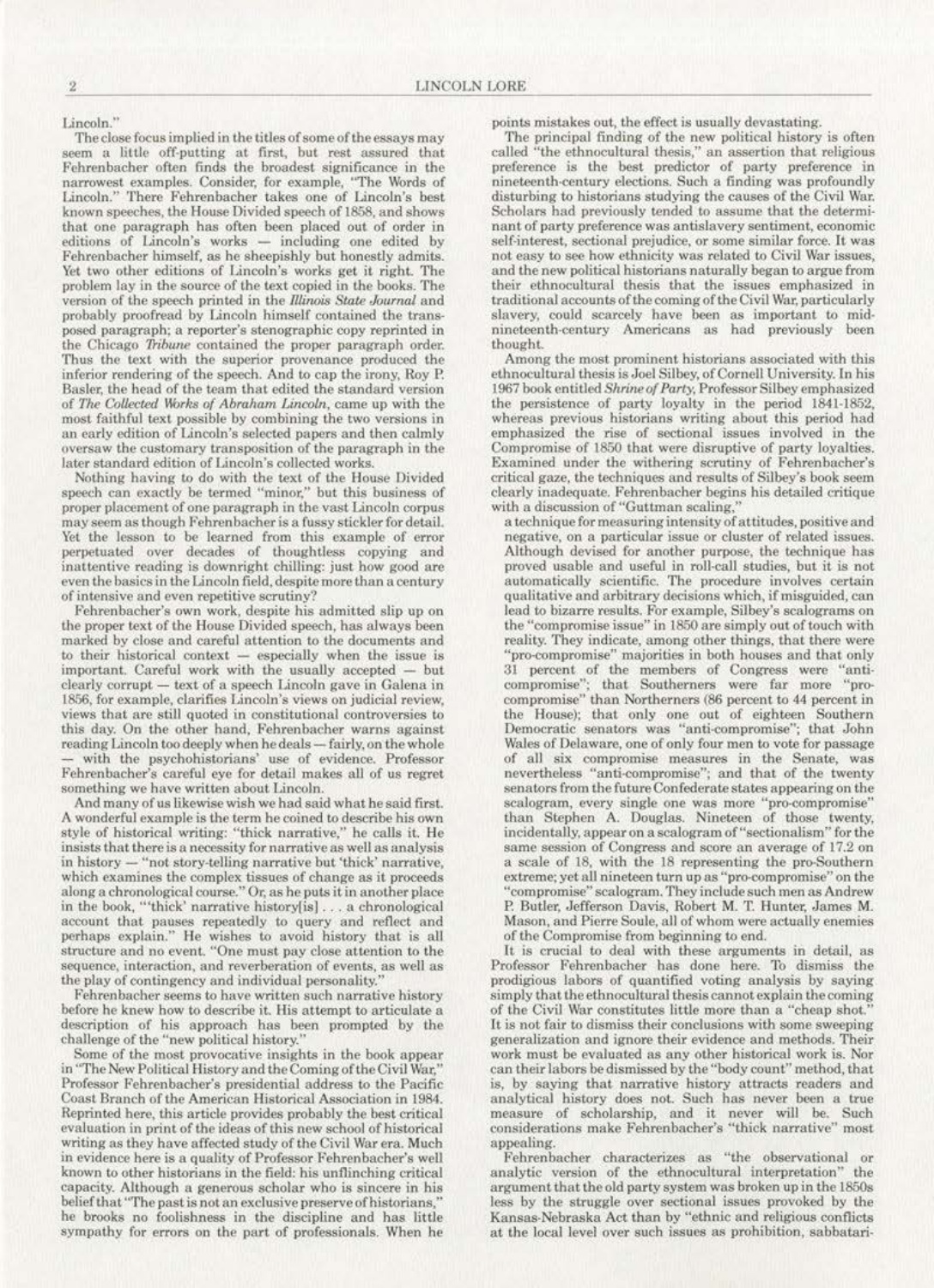

anism, and Know-Nothingism." This view was rooted in the assertion that Americans divided along party lines according to their religious styles, with "fervently puritan" pietists (Whigs and Republicans) seeking to control the moral lives of the "coolly ritualistic" anti-pietists who adhered faithfully to the Democratic party. On this view of American history, which has an astonishing number of adherents, Fehrenbacher unleashes a devastating attack:

The reductive version of the ethnocultural thesis, aligning aggressive, culturally imperialistic pietists against defensive, pluralistic ritualists, had the advantage of boldness and clarity, but not of sufficient credibility. A stereotype characterization of Republicanism that would surely have pleased Jefferson Davis was its principal contribution to the literature of the sectional conflict.

Of course the Republican party was actually a congeries of unusually heterogeneous elements. If one attempts to apply the ethnocultural stereotype even to the members of Lincoln's cabinet, the results are hilarious. William H. Seward, despite his Whig background, was a member of the liturgical Episcopalian church and behaviorally an antipietist. Salmon P. Chase would seem to have been the ideal pietist in the cabinet, but his religiosity was largely derived from his uncle and guardian, an Episcopal bishop. Montgomery Blair, probably the most puritanical cabinet member in his personal conduct, was a Presbyterian all right, but also a former Jacksonian Democrat who returned to the Democratic fold after the war. Gideon Welles regarded himself, perhaps not with entire accuracy, as a Jeffersonian freethinker. And no one is likely to classify Simon Cameron as a pietist. Are we nevertheless to believe, simply on the basis of correlations between voting and church membership, that the nearly two million men who voted for Lincoln in 1860 fitted the stereotype far better than this handful of advisers?

This ludicrous example only serves to sharpen the impact of Fehrenbacher's discerning revelation of the historical inconsistency of the ethnocultural thesis in its two guises: "... while the observational version of the ethnocultural interpretation minimized the emotional and moral appeal of the slavery issue among Republican and Democrats alike, the reductive version portrayed the new republican party as a body of fervid, selfrighteous crusaders for a better world, including a world without slavery." And neither view would help much to explain the men who made up Abraham Lincoln's cabinet.

The image of the Republicans suggested by the ethnocultural thesis (in its reductionist version) does not necessarily fit even the Southern caricature of that despised Northern sectional party. As Fehrenbacher shrewdly points out, "... when<br>Confederate propagandists vilified Lincoln, they portrayed him, not as a puritan fanatic, but rather as a blasphemous, lecherous, pornographic drunkard.'

Professor Fehrenbacher is not overly kind in dealing with the new political history here, but readers should remember that he seldom wastes his ammunition in demolishing an unworthy foe. Perhaps this is the tacit manner in which he acknowledges the worth of the new political history: by working so hard to answer it.

Lincoln in Text and Context is a useful, informative, and engaging book even for persons whose interest in Lincoln does not reach to the esoteric questions discussed in "The New Political History." The nineteen essays in this book provide among other things, brief summaries of the content or significance of dozens and dozens of Lincoln books. I cannot believe that any Lincoln student is so well read that he could not find some title discussed in here in such a way as to surprise him and to cause him to read some Lincoln book he had never heard of before or had previously underestimated. "The Fictional Lincoln," the only essay printed for the first time in the book, provides especially abundant examples of this. Professor Fehrenbacher's rediscovery of Honore Willsie Morrow as an able forerunner of the best in modern fictional writing on Lincoln was especially valuable for me.

He is tolerant of the work of psychohistorians, though on balance they may well deserve less patience than the new political history and have made a far less significant impact on the history of the Civil War era. "The Deep Reading of Lincoln" gives the psychohistorians their day in court, nevertheless, and though Fehrenbacher cross-examines the authors in his usual tough manner, he does not seem to demand as stiff a penalty for their failings as he demands for the quantifiers. As in the case of Lincoln fiction, he offers useful summaries of several works and finds more matter of interest in some of these works than most of us previously realized was present in them.

In "The Anti-Lincoln Tradition" Fehrenbacher offers readers the same service: analyses of old literature so intriguingly written as to constitute a virtual rediscovery of these largely discredited works. Yet somehow he seems not to achieve quite the overall grasp of this body of literature that he does with other great classes of Lincoln literature. He never really explains the depth of this minority opinion and he considerably underestimates the work of Ludwell Johnson, who is by far the best of the avowedly anti-Lincoln writers and whose works really must be contended with by Lincoln's defenders. He gives Johnson short shift in a rare instance of bibilographical skimpiness, simply not citing or dealing with some of Johnson's more troublesome works.

This is one place where Fehrenbacher, a modest man who keeps to a minimum any autobiographical copy in this book, reveals some of his own underlying assumptions or attitudes as an historian. He does not often criticize Lincoln. His background rather powerfully disposed him to think the best of Lincoln and to cross-examine Lincoln's critics closely. In the brief "Preface" Fehrenbacher says:

The first house that I can remember fronted on the Lincoln Highway, which ran through the middle of my home town. A few blocks away were Lincoln Park and Lincoln School, and the best hotel in town was called the Lincoln Tavern.